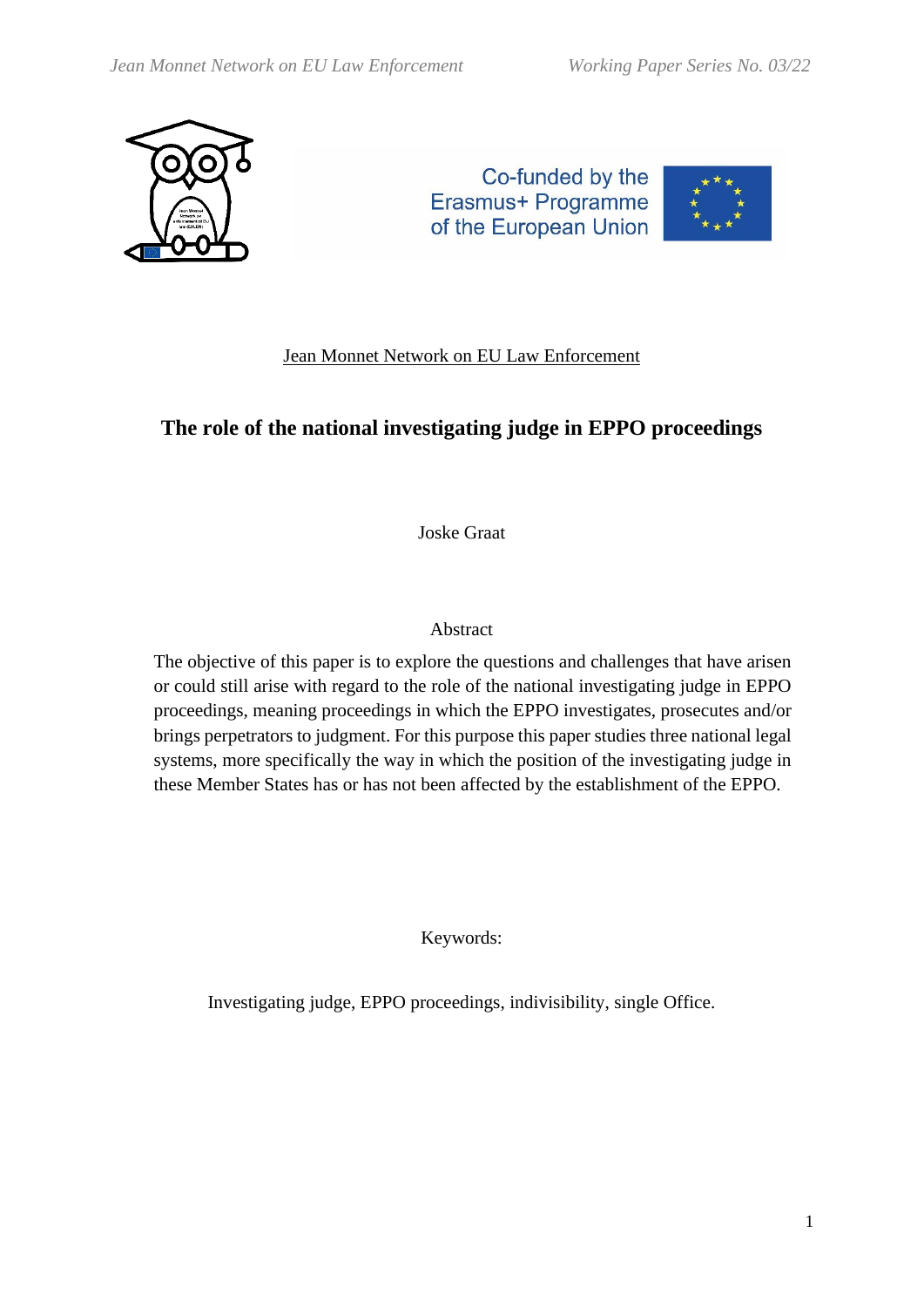## **I. Introduction**

The first of June 2022 marks the first anniversary of the EPPO as an operational EU body. This provides a good opportunity to conduct a first assessment of the EPPO's functioning in practice. In this regard, the 2021 annual report already emphasizes the successes which EPPO has had in the first seven months of its operational existence in the fight against criminal offences harming the financial interests of the Union. By 31 December 2021 the EPPO had opened 576 investigations, in which the damage caused to the EU's financial interests was estimated at 5.4 billion euro's. The report also enumerates the challenges which the EPPO faces in accomplishing its tasks, such as the variety in the level of detection of criminal offences affecting EU revenues and customs fraud in the Member States. 1

Besides these successes and difficulties, the EPPO's first anniversary also offers the opportunity to assess the interaction between the EPPO and the organization of criminal investigations in the Member States. According to the preamble of Regulation (EU) 2017/1939 on the establishment of the EPPO (EPPO Regulation), the creation of the EPPO does not intend to change the Member States' national legal systems with regard to the organization of their criminal investigations.<sup>2</sup> The question which arises is then to what extent this has proven to be possible in practice. The involvement of the EPPO in a criminal case stretches from the investigation to the trial in which public prosecutors, but also other actors, such as the police as well as judges and courts participate.<sup>3</sup> This paper focuses on the role of the investigating judge in investigative proceedings conducted by the EPPO. Furthermore, this paper is part of a broader research project conducted by researchers from Utrecht University. This project focuses on the role of national judges and court in both pre-trial proceedings and trial proceedings in EPPO cases. Subsequent papers and journal articles will discuss the obstacles which the trial judge and the judge in judicial review proceedings (*beklagrechter*) could face.<sup>4</sup>

The objective of this paper is to explore the questions and challenges that have arisen or could still arise with regard to the role of the national investigating judge in EPPO proceedings, meaning proceedings in which the EPPO investigates, prosecutes and/or brings perpetrators to judgment.<sup>5</sup> For this purpose this paper studies three national legal systems, more specifically the way in which the position of the investigating judge in these Member States has or has not been affected by the establishment of the EPPO. The selected Member States, which are the Netherlands, Germany and Belgium, have allocated (slightly) different roles to the investigating judge in investigative proceedings.<sup>6</sup> Belgium is on one end of the spectrum, since the investigating judge can conduct his or her own investigation in the form of a judicial inquiry. Germany is on the other side of the spectrum, since the investigating judge can in principle only act on the request of the public prosecutor. The Netherlands has an intermediary position, since the abolition of the judicial inquiry in 2013.

Section 2 provides a short overview of the most important features of the EPPO. Section 3 provides a general explanation of the competences of the investigating judge and his or her relationship with the public prosecutor in criminal proceedings in the three Member States. Section 4 briefly explains how the three Member States have implemented the EPPO Regulation and to what extent they have adapted the role of the investigating judge as a result of the establishment of the EPPO. It also contains a first

 $<sup>1</sup>$  EPPO Annual report 2021, p. 10.</sup>

<sup>2</sup> Recital 15 Council Regulation (EU) 2017/1939 of 12 October 2017 implementing enhanced cooperation on the establishment of the European Public Prosecutor's Office ('the EPPO') OJ L283/1 (hereafter EPPO Regulation). <sup>3</sup> Art. 4 EPPO Regulation.

<sup>&</sup>lt;sup>4</sup> The trial judge could, for instance, be confronted with complaints regarding the forum decision and the admissibility of (foreign) evidence.

<sup>5</sup> Art. 4 EPPO Regulation.

<sup>6</sup> France will also be included in the final version. Similar to Belgium, the French investigating judge can also conduct a judicial inquiry. However, the EPPO implementation act removes this competence of the investigating judge in EPPO proceedings. The power of the investigating judge are transferred to the delegated public prosecutor who may exercise them in accordance with the rules that are applicable to the investigation. Hence, a public prosecutor will be exercising the powers of a judge. Frédéric Baab, 'Le parquet européen: un projet entre audace et réalisme politique' [2021] eucrim 45.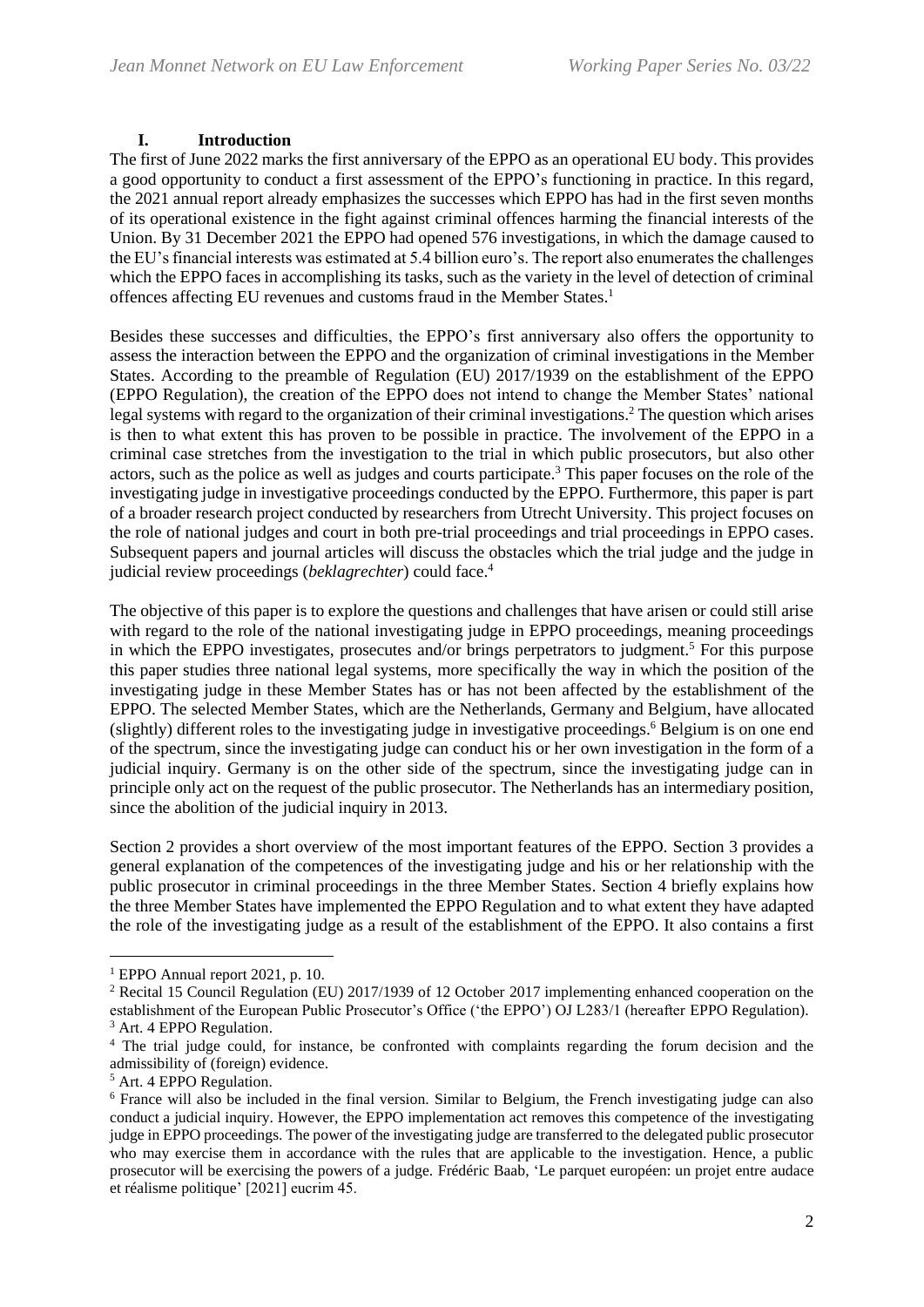exploration of important questions and challenges which arise with regard to the position, powers and tasks of the investigating judge in EPPO proceedings. Section 5 provides preliminary conclusions and observations.

## **II. The EPPO in a nutshell**

The need for an EPPO followed from the suboptimal investigations and prosecution of serious crimes affecting the financial interests of the EU at the national and EU level. Competent national authorities often do not prioritize these types of criminal actions due to, for instance, a lack of expertise.<sup>7</sup> In addition, the existing EU bodies, such as Eurojust, Europol and OLAF, do not have prosecutorial powers and primarily facilitate national criminal investigations of crimes affecting EU interests. Despite these convincing reasons to establish an EPPO, the adoption of Regulation (EU) 2017/1939 was preceded by a long and complicated process that started with the Commission's proposal for a Regulation in 2013.<sup>8</sup> As Member States were quite nervous about the idea of a supranational EU body with prosecutorial powers, a unanimous agreement on the proposal could not be reached in the Council. Hence, the current EPPO Regulation was adopted on the basis of enhanced cooperation in 2017.<sup>9</sup> Currently, 22 Member States participate in the EPPO.<sup>10</sup>

The EPPO Regulation describes the EPPO as 'an indivisible Union body operating as one single Office with a decentralized structure'.<sup>11</sup> The two-tier organizational structure of the EPPO includes a Central Office and a decentralized level. The Central level comprises the College consisting of the European Prosecutors and the European Chief Prosecutor, Deputy European Chief Prosecutors, the Permanent Chambers and the Administrative Director.<sup>12</sup> The College does not take operational decisions in specific cases, but is responsible for e.g. strategic matters and the general oversight over EPPO's activities.<sup>13</sup> Each Permanent Chamber consists of a chair and two European Prosecutors.<sup>14</sup> These Permanent Chambers supervise and direct the investigations and prosecutions conducted by the European Delegated Prosecutors (EDPs). In addition, they coordinate investigations and prosecutions in crossborder cases.<sup>15</sup> The European Delegated Prosecutors comprise the decentralized level of the EPPO. They are responsible for the actual investigations and prosecutions in their respective Member States. For this purpose these EDPs need to be provided with the same powers as national public prosecutors have in purely national cases.<sup>16</sup> This two-tier organizational structure with a central and decentralized level aims to ensure quick and efficient decision-making in criminal investigations and prosecutions. At the same time, it ensures that the traditions of the different Member States are represented and that cases are handled by prosecutors with expertise of their own national criminal system.<sup>17</sup>

With regard to its material competence, the EPPO is both responsible and competent for the investigation, prosecution and bringing to judgement of those who have committed so-called PIF offences<sup>18</sup> affecting the financial interest of the Union.<sup>19</sup> Hence, contrary to OLAF and Eurojust, the

<sup>&</sup>lt;sup>7</sup> Explanatory Memorandum of the Proposal for a Council Regulation on the establishment of the European Public Prosecutor's Office, COM(2013) 534 final.

<sup>8</sup> Proposal for a Council Regulation on the establishment of the European Public Prosecutor's Office, COM(2013) 534 final.

<sup>9</sup> The EPPO Regulation entered into force on 20 November 2017.

<sup>&</sup>lt;sup>10</sup> Denmark, Ireland, Sweden, Poland and Hungary do not participate.

 $11$  Art. 8(1) EPPO Regulation.

<sup>&</sup>lt;sup>12</sup> Art. 8(3) jo 9(1) jo 10 jo 11 jo 12 jo 18 EPPO Regulation.

<sup>&</sup>lt;sup>13</sup> Art. 9(2) EPPO Regulation.

<sup>&</sup>lt;sup>14</sup> The Permanent Chamber can be chaired by the European Chief Prosecutor, a Deputy European Chief Prosecutor or a European Prosecutor. Art. 10(1) EPPO Regulation.

<sup>&</sup>lt;sup>15</sup> Art. 10 $(2-5)$  EPPO Regulation.

<sup>16</sup> Art. 13(1) EPPO Regulation.

<sup>&</sup>lt;sup>17</sup> Recitals 20 and 21 EPPO Regulation.

<sup>&</sup>lt;sup>18</sup> Directive (EU) 2017/1371 of the European Parliament and of the Council of 5 July 2017 on the fight against fraud to the Union's financial interests by means of criminal law OJ L198/29 (PIF Directive).

<sup>&</sup>lt;sup>19</sup> In addition, the EPPO's competence extends to participation in a criminal organization focused on committing PIF offenses and other criminal offences inextricably linked to PIF offences. Article 4 jo 22(1-3) EPPO Regulation.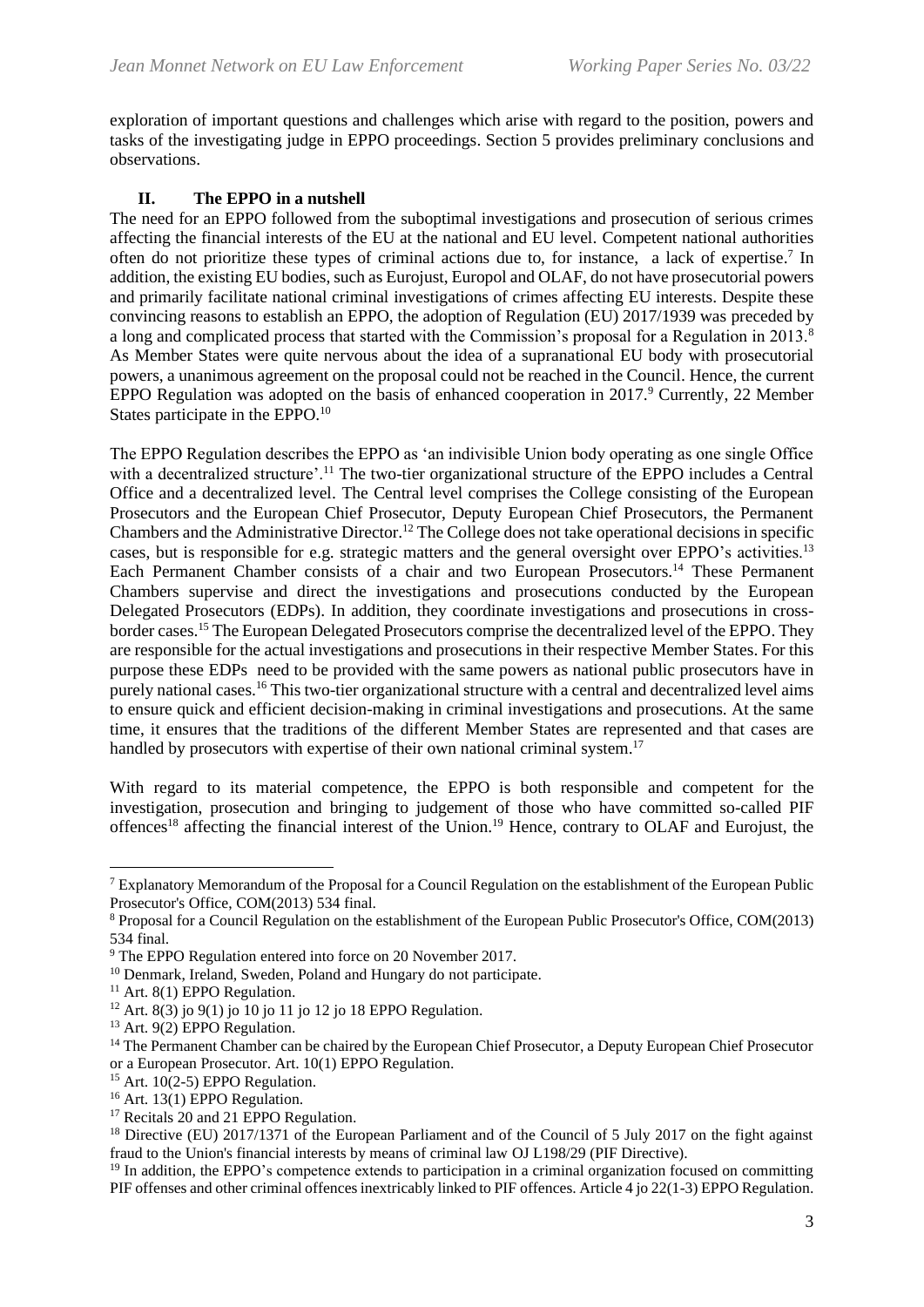EPPO does not merely have administrative powers or the power to facilitate criminal investigations in the Member States. Instead, the EPPO is the first EU body which is competent to conduct criminal investigations, to prosecute and to bring a case before a national court.

The EPPO Regulation is directly applicable and therefore does not need to be implemented into national law to have legal effect. However, the Regulation often refers to the applicability of national law and it does not (fully) regulate all aspects of the criminal investigation, prosecution and subsequent trial proceedings.<sup>20</sup> Consequently, many Member States have adopted (complementary) implementation acts which integrate the EPPO in their national criminal laws. One of the matters which is not (fully) regulated by the EPPO Regulation is the role of the investigating judge in pre-trial proceedings. Hence the next sections focus on the (regulation of the) position of the investigating judge in EPPO proceedings in the three selected EU Member States. For this purpose, section 3 first provides a general overview of the tasks and powers of the investigating judge in the three Member States. Section 4 then reflects on the changes which the EPPO has or has not brought about in the three national legal systems with regard to the position of the investigating judge (in EPPO proceedings). It also provides a first discussion on whether the decisions made by the national legislators are in conformity with the EPPO Regulation and the particularities of the EPPO, especially its constitutional structural principles in article  $8(1)$ .

## **III. The role of the investigating judge in the pre-trial procedure**

## **3.1 Belgium**

In Belgium, a preliminary investigation (*vooronderzoek*), meaning the proceedings preceding the discussion of the criminal case at trial, can take the form of a preliminary inquiry (*opsporingsonderzoek*) and a judicial inquiry (*gerechtelijk onderzoek*). <sup>21</sup> Preliminary inquiries are used in the majority of criminal cases and are conducted by the public prosecutor (*procureur des Konings*) and assistant public prosecutors.<sup>22</sup> These preliminary inquiries normally end with a decision to summon the suspect before the trial court (*vonnisgerecht*) or a decision not to prosecute.<sup>23</sup> Judicial inquiries are conducted by investigating judges. <sup>24</sup> In practice, judicial inquiries are often used when (coercive) investigative actions which fall outside the competence of the public prosecutor, such as telephone taps are necessary.<sup>25</sup> Frequently, these judicial inquiries are conducted on the request of the public prosecutor.<sup>26</sup> In fact, requesting a coercive investigative measure, which can only be conducted or ordered by the investigating judge, automatically results in a judicial inquiry in which the investigating judge is in charge.<sup>27</sup>

However, the public prosecutor can also request the investigating judge to conduct an investigative measure without opening a judicial inquiry. This is called a mini-judicial inquiry.<sup>28</sup> In case the investigating judge grants the request, he or she is in principle competent to take over and start a full-blown judicial inquiry.<sup>29</sup> This does not mean that the public prosecutor 'loses' the case completely, since he or she can, for instance, ask the investigating judge to conduct certain investigative actions.<sup>30</sup>

<sup>20</sup> Art. 5(3) EPPO Regulation; BT Drucksache 19/17963, 16.

<sup>21</sup> Chris van den Wyngaert and others, *Strafrecht en Strafprocesrecht: in hoofdlijnen* (Maklu 2011) 558-559.

<sup>22</sup> Chris van den Wyngaert and others, *Strafrecht en Strafprocesrecht: in hoofdlijnen* (Maklu 2011) 880.

<sup>23</sup> Chris van den Wyngaert and others, *Strafrecht en Strafprocesrecht: in hoofdlijnen* (Maklu 2011) 558-559.

<sup>24</sup> Art. 55 CCP.

<sup>25</sup> Art. 28bis(3) CCP.

<sup>26</sup> Sometimes victims can also request judicial inquiries. Chris van den Wyngaert and others, *Strafrecht en Strafprocesrecht: in hoofdlijnen* (Maklu 2011) 558-559; Ana Laura Claes, Anne Werding and Vanessa Franssen, 'The Belgian *Juge d'Instruction* and the EPPO Regulation: (Ir)reconcilable?' (2021) 6 European Papers 363.

<sup>27</sup> Chris van den Wyngaert and others, *Strafrecht en Strafprocesrecht: in hoofdlijnen* (Maklu 2011) 878-879.

<sup>&</sup>lt;sup>28</sup> Still, some (intrusive) investigative powers may only be ordered in the context of a full judicial inquiry. Examples are arrest warrants. Ana Laura Claes, Anne Werding and Vanessa Franssen, 'The Belgian *Juge d'Instruction* and the EPPO Regulation: (Ir)reconcilable?' (2021) 6 European Papers 364.

<sup>29</sup> Art. 28septies CCP; Ana Laura Claes, Anne Werding and Vanessa Franssen, 'The Belgian *Juge d'Instruction* and the EPPO Regulation: (Ir)reconcilable?' (2021) 6 European Papers, 364.

<sup>30</sup> Ana Laura Claes, Anne Werding and Vanessa Franssen, 'The Belgian *Juge d'Instruction* and the EPPO Regulation: (Ir)reconcilable?' (2021) 6 European Papers, 364.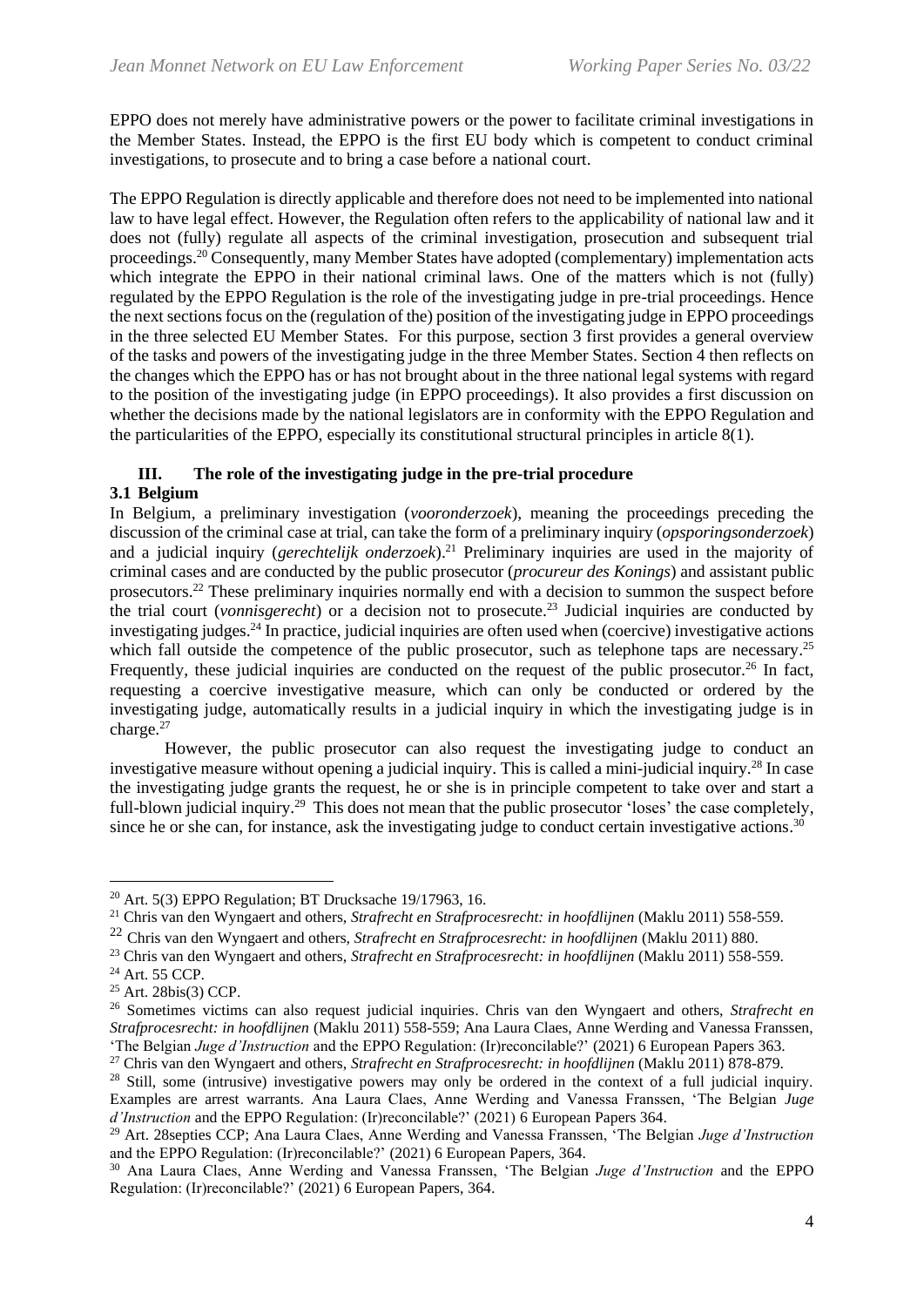When a judicial inquiry is finalized, the investigating judge gives the case back to the public prosecutor who then indicates in the final submissions whether the case should be brought to trial. After drafting the final submissions, the public prosecutor brings the case to the pre-trial tribunal which decides whether the case will be taken to trial.<sup>31</sup>

So, in Belgian preliminary investigations, investigating judges have two hats. On the one hand, they act as judges who are competent to (on the request of the public prosecutor) order coercive investigative actions which interfere with fundamental rights. On the other hand, they act as investigation magistrates, who claim an active and central role in the criminal investigation.<sup>32</sup> However, the distinction between the judicial inquiry and preliminary inquiry may not survive. In 2020, a bill reforming the Belgian Code of Criminal Procedure (BCCP) was send to Parliament in which the distinction between judicial and preliminary inquiries is erased. The bill suggests the establishment of one pre-trial investigation, led by the public prosecutor. The judicial inquiry is eliminated and (what is now) the investigating judge would be responsible for granting or refusing judicial authorizations for certain investigative measures and for supervising the criminal investigation. Hence, this bill suggests the replacement of the investigating judge with a judge of the investigation.<sup>33</sup>

#### **3.2 The Netherlands**

The preliminary investigation, which precedes the discussion of the case before the trial court (*eindonderzoek*), can take different forms. <sup>34</sup> The main one is the criminal investigation or investigative proceedings (*opsporingsonderzoek*) led by the public prosecutor. This form resembles the Belgian preliminary inquiry.

Until 2013, the Dutch Code of Criminal Procedure (*Wetboek van Strafvordering*, DCCP), provided, similar to the Belgian Code of Criminal Procedure, the possibility of a judicial inquiry (*gerechtelijk vooronderzoek*), which existed next to the investigative proceedings.<sup>35</sup> In this judicial inquiry, the examining magistrate (*rechter-commissaris*) was in charge of the investigation and he or she acted as an investigating judge. The judicial inquiry was replaced with 'the investigation by the examining magistrate'.<sup>36</sup> Consequently, the examining magistrate is now no longer competent to lead his or her own investigation. He or she has a supervisory role.<sup>37</sup>

Within the context of this supervisory role, the examining magistrate reviews the lawfulness of investigatory actions. <sup>38</sup> For several investigative measures in the DCCP, an *ex ante* judicial authorization is required.<sup>39</sup> Other coercive measures may exclusively be imposed by the examining magistrate.<sup>40</sup> In addition, the examining magistrate supervises the progress,<sup>41</sup> balance<sup> $42$ </sup> and completeness<sup> $43$ </sup> of the pre-

 $31$  The pre-trial tribunal is not bound by the final submissions of the public prosecutor. In appeal proceedings the pre-trial court makes the decision. Ana Laura Claes, Anne Werding and Vanessa Franssen, 'The Belgian *Juge d'Instruction* and the EPPO Regulation: (Ir)reconcilable?' (2021) 6 European Papers, 364; Chris van den Wyngaert and others, *Strafrecht en Strafprocesrecht: in hoofdlijnen* (Maklu 2011) 559.

 $32$  The investigating judge does not rule on the merits of the case. He or she merely participates in the pre-trial criminal investigation. Chris van den Wyngaert and others, *Strafrecht en Strafprocesrecht: in hoofdlijnen* (Maklu 2011) 610-611.

<sup>33</sup> Wetsvoorstel houdende het Wetboek van Strafprocesrecht 11 mei 2020, Parl.St. Kamer, 2019-2020, nr. 55- 1239/001. See eg. Page 24.

<sup>34</sup> Art. 132 jo 132a jo 170-241 Dutch Code of Criminal Procedure (DCCP).

<sup>35</sup> Wet versterking positie rechter-commissaris, Stb. 2012, 408. See art. 126 DCCP.

<sup>&</sup>lt;sup>36</sup> The third form is the criminal financial investigation, which will not be discussed.

<sup>37</sup> Art. 170 DCCP; *Kamerstukken II* 2009/10, 32177, 6, pp. 5-6 *Kamerstukken I* 2011/12, 32177, C, pp.7-8.

<sup>38</sup> Geert Corstens, Matthias Borgers and Tijs Kooijmans*, Het Nederlands Strafprocesrecht* (Wolters Kluwer 2021) 381.

<sup>&</sup>lt;sup>39</sup> See article 126m DCCP regarding the interception of telephone communication.

<sup>40</sup> Art. 63 DCCP (*inbewaringstelling,* which is one form of pre-trial detention).

<sup>41</sup> Art. 180 and 185 DCCP. The examining magistrate is competent to set an end-date for the investigative proceedings or to request the court to close the case (art. 29f DCCP).

 $42$  Art. 150b DCCP. When the public prosecutor refuses investigation requests from the defense, such as the appointment of an expert, the defense could request the examining magistrate to grant the investigation requests. <sup>43</sup> Art, 181-183 DCCP.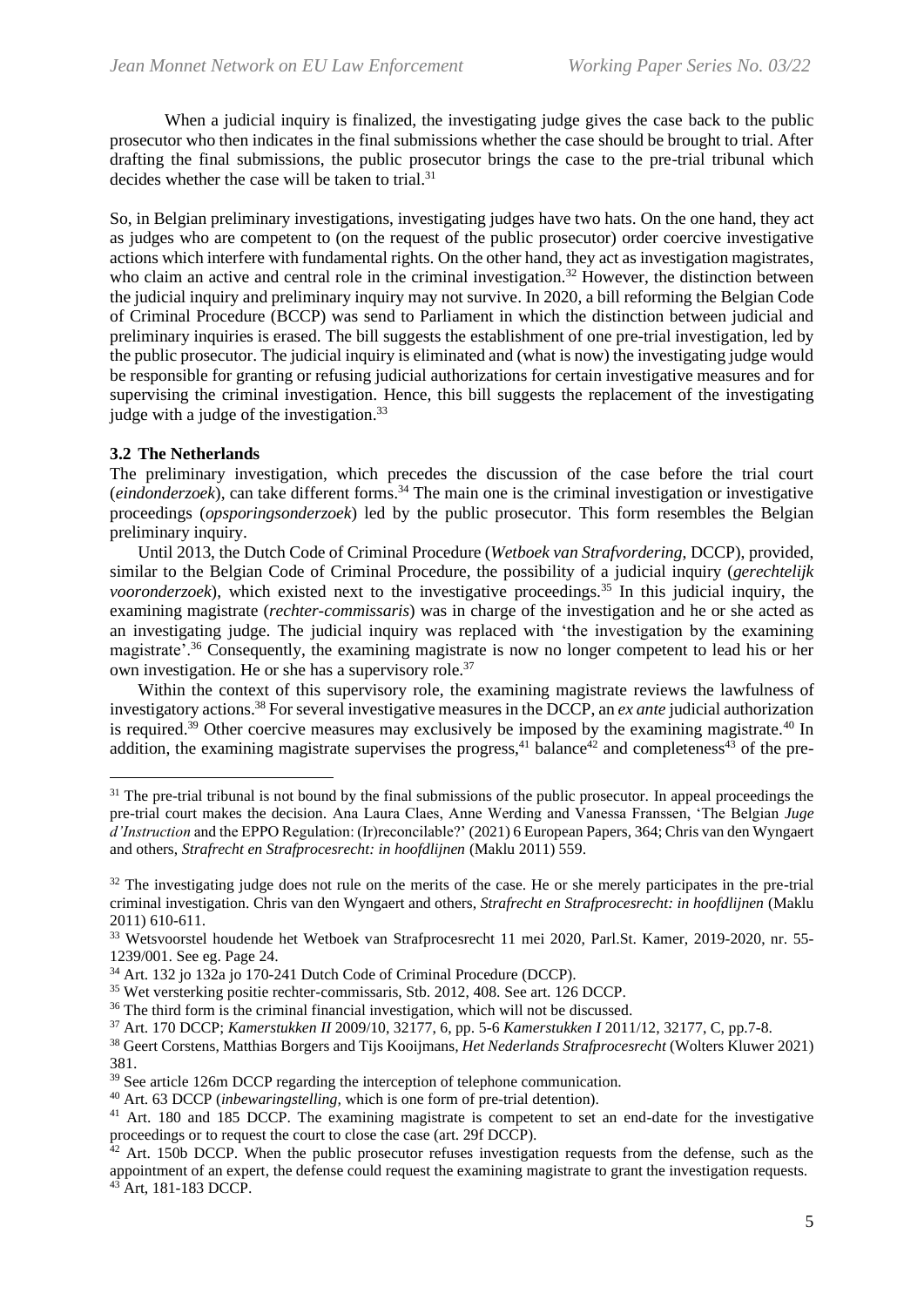trial criminal investigation. For the purpose of this supervisory role the examining magistrate can *ex*  officio or on request of the public prosecutor or defense conduct certain investigative measures.<sup>44</sup> However, article 182 DCCP limits the power of the examining magistrate to conduct or order investigative measures *ex officio* to situations in which the suspect is in pre-trial detention. Furthermore, the scope of his or her investigation is restricted to the criminal offense on which the pre-trial detention is based and the investigatory actions must be necessary. <sup>45</sup> Despite these limitations in the Dutch Code of Criminal Procedure, it has been argued that the examining magistrate can also act *ex officio* after having received requests for investigatory actions from the defense or public prosecutor.<sup>46</sup>

It follows from the above that the position of the examining magistrate as an investigating judge is not completely abolished. However, the parliamentary documents regarding the bill which changed the position of the examining magistrate clearly state that the possibility of the examining magistrate to conduct investigative measures *ex officio* does not shift the functional leadership over the criminal investigation from the public prosecutor to the examining magistrate. The investigative measures conducted by the examining magistrate should be viewed as complementary or verificatory to the investigation by the public prosecutor.<sup>47</sup> Hence, the replacement of the judicial inquiry with a primarily supervisory role for the examining magistrate, which is reflected in the limited possibilities for the examining magistrate to investigate *ex officio*, lead to the conclusion that the Dutch examining magistrate is somewhere in between the investigating judge and a judge of the investigation *(rechter in of van het vooronderzoek*).<sup>48</sup>

#### **3.3 Germany**

In Germany, the criminal process comprises three phases, namely the criminal investigation by the public prosecutor, the intermediate phase which starts when the public prosecutor has filed a formal accusation, and the trial. Public prosecutors are in charge of the pretrial criminal investigation, also referred to as investigation proceedings, in the context of which they can exercise their own investigative competences.<sup>49</sup> In case the public prosecutor concludes that sufficient grounds for prosecution exist, he or she files an accusation with the trial court. In the intermediate phase, the trial court decides whether the case should be decided on at trial.<sup>50</sup>

During the investigative proceedings the public prosecutor can request the German *Ermittlungsrichter* (investigating judge) to carry out judicial investigative actions. <sup>51</sup> These actions cover both simple actions and coercive measure, which interfere with fundamental rights. The investigating judge has a twofold role in the investigative proceedings.<sup>52</sup> Firstly, the public prosecutor can request the investigating judge to conduct certain investigative powers, which the public prosecutor can also

<sup>&</sup>lt;sup>44</sup> When the examining magistrate exercises his or her powers, the investigative proceedings in which the public prosecutor is in charge continue. Discussion exists regarding the question whether investigations by the examining magistrate can be viewed as part of the investigative proceedings in which the public prosecutor is in charge. According to the definition of investigative proceedings in article 132a DCCP these proceedings are led by the public prosecutor, but he or she can by definition not exercise authority over the examining magistrate.

<sup>&</sup>lt;sup>45</sup> The necessity requirement also illustrates that the *ex officio* power of the examining magistrate intends to complement the investigation conducted by the public prosecutor. Geert Corstens, Matthias Borgers and Tijs Kooijmans*, Het Nederlands Strafprocesrecht* (Wolters Kluwer 2021) 393.

<sup>46</sup> Geert Corstens, Matthias Borgers and Tijs Kooijmans*, Het Nederlands Strafprocesrecht* (Wolters Kluwer 2021) 390.

<sup>47</sup> *Kamerstukken II* 2009/10, 32177, 6, pp. 5-6 *Kamerstukken I* 2011/12, 32177, C, pp.7-8

<sup>48</sup> Geert Corstens, Matthias Borgers and Tijs Kooijmans*, Het Nederlands Strafprocesrecht* (Wolters Kluwer 2021) 380; *Kamerstukken II* 2009/10, 32177, 3, p. 2.

<sup>49</sup> See art. 160 jo 161 German Code of Criminal Procedure (*Strafprozeßordnung*, hereafter GCCP)**.**

<sup>50</sup> Art. 199 jo 200 jo 203 GCCP. Thomas Weigend, 'Germany' in Katalin Ligeti (ed), *Towards a prosecutor for the European Union volume 1: A comparative analysis* (Bloomsbury Publishing 2012) 264. The trial court checks, for instance, whether it is likely that the trial results in a conviction.

<sup>51</sup> Art. 162(1) GCCP. The examining judge at the *Amtsgerich*t (local court) in whose district the public prosecutor's office has its seat is in principle the competent one. There are, however, some exceptions laid down in article 162 GCCP. BeckOK StPO/von Häfen, 42. Ed. 1.1.2022, StPO § 162 Rn. 2.

<sup>52</sup> Thomas Weigend, 'Germany' in Katalin Ligeti (ed), *Towards a prosecutor for the European Union volume 1: A comparative analysis* (Bloomsbury Publishing 2012) 267.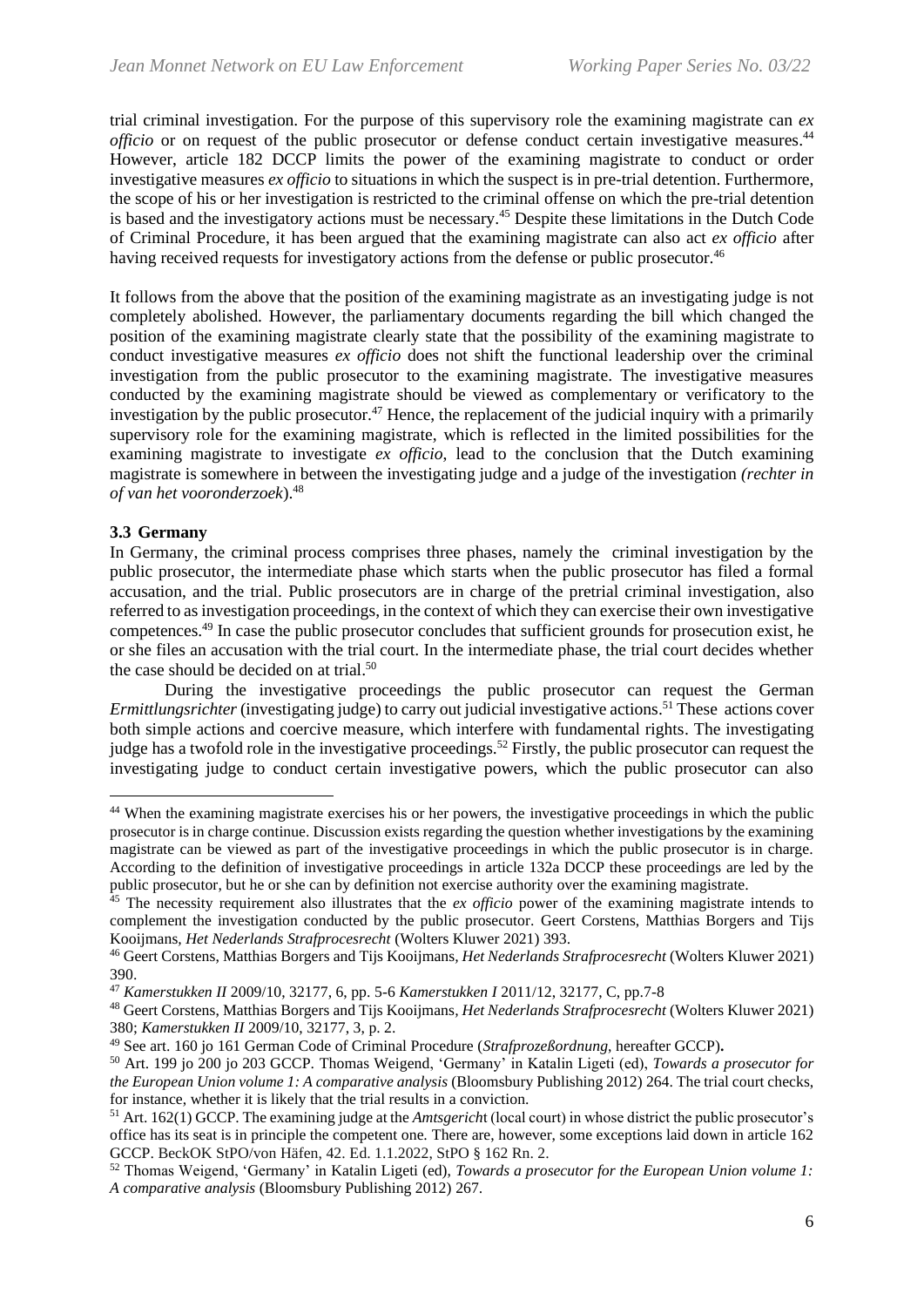exercise him/herself. The investigating judge then functions as a subsidiary body for the public prosecutor. His or her investigative actions constitute a form of administrative assistance referred to in article  $35(1)$  of the German Constitution.<sup>53</sup> As the public prosecutor could in principle exercise these competences him/herself, he or she should only issue a request when this is considered necessary for special reasons, such as the preservation of evidence. For instance, when a material witness with the right not to testify is questioned by the investigating judge, the latter can him/herself testify as to what has been said during the main proceedings.<sup>54</sup>

When receiving such requests for investigatory actions, the investigating judge only assesses the admissibility of the request and the investigative measure. This assessment covers the immunity of the suspect, the material and territorial competence of the judge, exemptions from German jurisdiction, the criteria for the investigatory act laid down by law and the proportionality principle.<sup>55</sup> The request is also inadmissible if it was issued after the indictment.<sup>56</sup>

Secondly, the German Code of Criminal Procedure (*Strafprozeßordnung*, hereafter GCCP) subjects certain investigative measures, such as the physical examination of the accused or witnesses to a court order.<sup>57</sup> In this situation, the investigating judge makes the decision to conduct or order the measure 'in his or her own capacity as an organ of the administration of justice'.<sup>58</sup> In case of coercive measures which interfere with constitutional rights, the investigating judge conducts a full review of the admissibility criteria mentioned before, and the necessity, expediency and proportionality of the requested measure. Furthermore, the investigating judge assesses whether the evidence sufficiently proves the existence of a suspicion of a criminal offense.<sup>59</sup>

It follows from the above that the term *Ermittlungsrichter* (investigating judge) is misleading, since this judge is in fact not competent to conduct his or her own judicial inquiries like the investigating judge in Belgium. In principle, the German investigating judge only acts on request, mostly on requests from the public prosecutor.<sup>60</sup> In other words, the German Code of Criminal Procedure does not grant the *Ermittlungsrichter*the power to conduct and be in charge of his or her own investigation into the criminal acts. In fact, to avoid that the investigative task or the control over the investigative proceedings is transferred to the investigating judge, the public prosecutor needs to specify the desired judicial actions in a written request.<sup>61</sup>

#### **3.4 Conclusion**

It follows from the above that the concept of the investigating judge, meaning a judge who can act as an investigation magistrate and who can be in charge of his or her own criminal investigation, is not accepted in all national legal systems. The Belgian judicial inquiry, which is only used in a minority of criminal cases, constitutes the best example. The Dutch legislator has stated very clearly that the Dutch examining magistrate has a supervisory task and is not supposed to be an investigating judge who can be in charge of the criminal investigation. However the Dutch Code of Criminal Procedure does provide

<sup>53</sup> BeckOK StPO/von Häfen, 42. Ed. 1.1.2022, StPO § 162 Rn. 6, 7.

<sup>54</sup> Para. 10 Richtlinien für das Strafverfahren und das Bußgeldverfahren **(**RiStBV); MüKoStPO/Kölbel, 1. Aufl. 2016, StPO § 162 Rn. 7; KK-StPO/Griesbaum, 8. Aufl. 2019, StPO § 162 Rn. 1-3.

<sup>55</sup> BeckOK StPO/von Häfen, 42. Ed. 1.1.2022, StPO § 162 Rn. 23, 24; KK-StPO/Griesbaum, 8. Aufl. 2019, StPO § 162 Rn. 16-18.

<sup>56</sup> According to article 162 GCCP the handling court is competent to order the investigative actions after the indictment. KK-StPO/Griesbaum, 8. Aufl. 2019, StPO § 162 Rn. 1-3, 15.

<sup>57</sup> Art. 81a(2) jo 81c(5) GCCP. In some cases of urgency an *ex post* judicial order is also possible. MüKoStPO/Kölbel, 1. Aufl. 2016, StPO § 162 Rn. 3-6.

<sup>58</sup> KK-StPO/Griesbaum, 8. Aufl. 2019, StPO § 162 Rn. 1-3.

<sup>59</sup> BeckOK StPO/von Häfen, 42. Ed. 1.1.2022, StPO § 162 Rn. 22; OLG Düsseldorf NStZ 1990, [145.](https://beck-online.beck.de/?typ=reference&y=300&b=1990&s=145&z=NSTZ)

 $60$  However, in some situations the investigating judge may act without a request. For instance, article 165 GCCP states that in exigent circumstances, the judge may conduct necessary investigatory acts if a public prosecutor is unavailable. In addition, the investigating judge has some discretion with regard to the request. Under certain circumstances, the investigating judge can question another witness, for example, when the request mistakenly refers to the wrong witness. BeckOK StPO/von Häfen, 42. Ed. 1.1.2022, StPO § 162 Rn. 4; Thomas Weigend, 'Germany' in Katalin Ligeti (ed), *Towards a prosecutor for the European Union volume 1: A comparative analysis* (Bloomsbury Publishing 2012) 267; KK-StPO/Griesbaum, 8. Aufl. 2019, StPO § 162 Rn. 4-6.

<sup>61</sup> BeckOK StPO/von Häfen, 42. Ed. 1.1.2022, StPO § 162 Rn. 8; SK-StPO/Wohlers Rn. 13.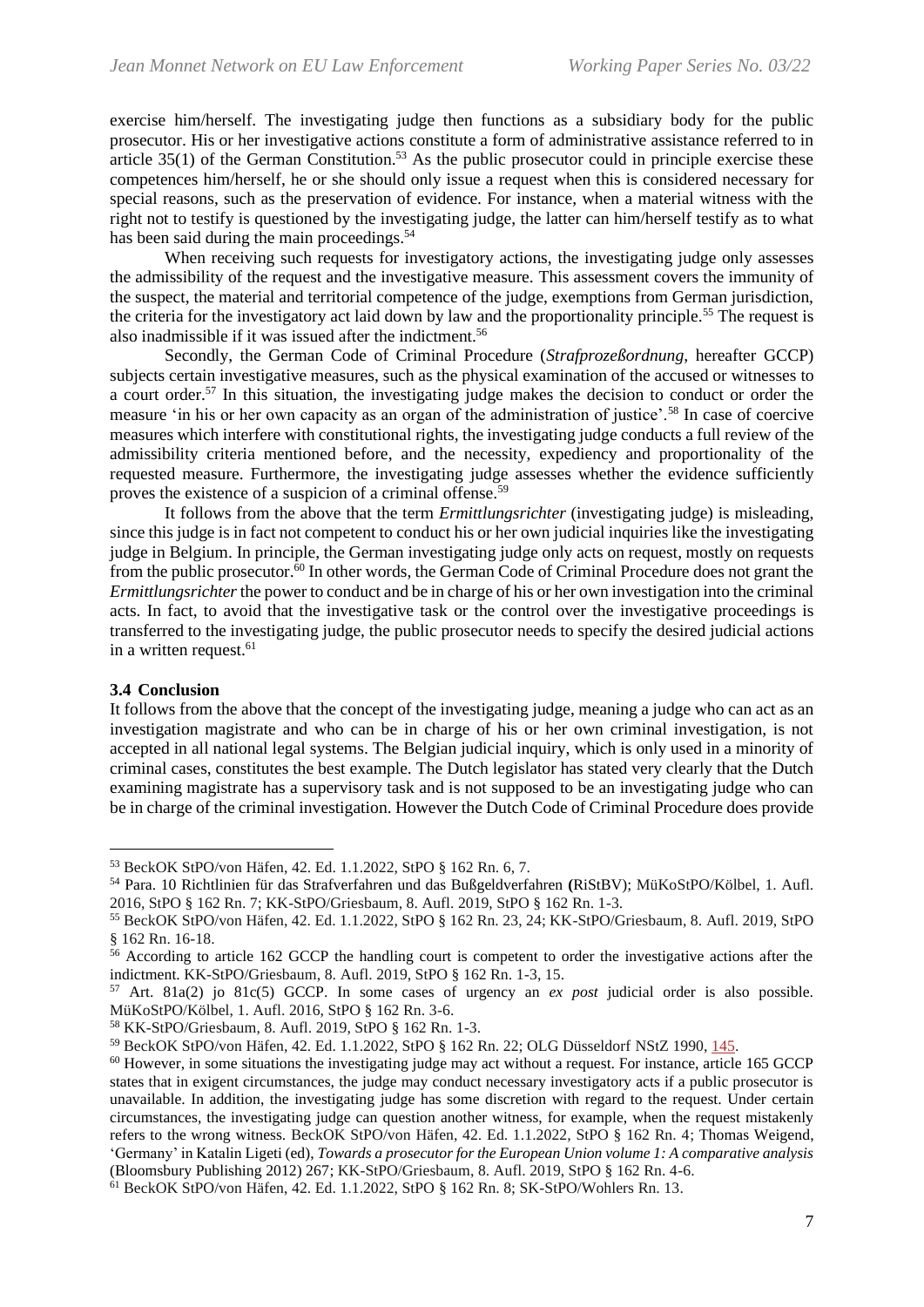the examining magistrate with some (limited) possibilities to take investigatory actions *ex officio*. 62 Hence, the Dutch examining magistrate is somewhere in between an investigating judge and a judge of the investigation, who primarily grants (or refuses) judicial authorizations for specific (coercive) investigative actions ordered by the public prosecutor or conducts specific investigatory actions on request of the public prosecutor. The German *Ermittlungsrichter* is primarily a judge of the investigation (or judge of liberties). 63

## **IV. The implementation of the EPPO Regulation and the role of the investigating judge 4.1 Introduction**

It follows from the previous section that the investigating judge has an important, but different role in national criminal legal systems. In some legal systems, it seems better to call the investigating judge, a judge of the investigation. The main question is what consequences the establishment of the EPPO has for the role of the investigating judge<sup>64</sup> in the different national legal systems? The EPPO Regulation does neither order nor explicitly prohibit Member from including an investigating judge in EPPO proceedings. In my view, the EPPO Regulation leaves, in principle, room for a role for the investigating judge in EPPO proceedings. This follows, for instance, from article 5(3) and recital 15 which state that when a matter is not regulated by the Regulation, national law applies and that the Regulation does not intend to change way in which criminal investigations are organised in the national legal systems.<sup>65</sup> Forcing Member States to exclude the investigating judge from criminal investigations initiated or claimed by the EPPO could, in my opinion, be viewed as a fundamental change to the organisation of criminal investigations. This is in particular the case for Member States like Belgium in which judicial inquiries are an important part of the criminal investigation.<sup>66</sup> In addition, article 30 of the EPPO Regulation states that EDPs may order national measures available to them under national law in national cases. The procedures and modalities for the measures taken by the EDPs will be governed by national law. This includes *ex ante* judicial authorizations. 67

However, at the same time, the rules imposed by the Regulation take precedence in case they clash with national criminal laws. This raises the question whether the Regulation sets some limits to the role which the investigating judge can have in EPPO proceedings. At first sight, it seems likely that the role of the Dutch examining magistrate and German investigating judge do not cause too much trouble. They may fit rather easily in the prosecutorial system set up by the EPPO, because in these national legal systems the public prosecutor is in charge of the criminal investigation and the investigating judge often acts upon the request of the public prosecutor. However, to what extent is the Belgian system, which allows for judicial inquiries by investigating judges, in conformity with the EPPO Regulation?<sup>68</sup>

## **4.2 The implementation acts**

## **4.2.1 Belgium**

The Belgian legislator opted against the integration of the EPPO into the existing Belgian public prosecutor's office. Instead, the implementation act creates a separate and autonomous public prosecutor's office for the Belgian European Prosecutor (BEP) and Belgian Delegated Public Prosecutor (BDPP). Contrary to other Belgian public prosecutors (*procureur des Konings*), who are competent

 $62$  In addition, the concept of an investigating judge does not exist in common law systems Chris van den Wyngaert and others, *Strafrecht en Strafprocesrecht: in hoofdlijnen* (Maklu 2011) 612.

<sup>63</sup> Katalin Ligeti, 'Prosecution in Common Law and Civil Law Jurisdictions' in Darryl Brown, Jenia Turner and Bettina Weisser (eds), *The Oxford Handbook of Criminal Process* (Oxford University Press 2019) 146; Thomas Weigend, 'Germany' in Katalin Ligeti (ed), *Towards a prosecutor for the European Union volume 1: A comparative analysis* (Bloomsbury Publishing 2012) 267.

<sup>64</sup> With this term, I also mean 'judge of the investigation' or judge of liberties.

 $65$  Recital 15 and article 5(3) EPPO Regulation.

<sup>66</sup> Ana Laura Claes, Anne Werding and Vanessa Franssen, 'The Belgian *Juge d'Instruction* and the EPPO Regulation: (Ir)reconcilable?' (2021) 6 European Papers, 368.

<sup>67</sup> Ana Laura Claes, Anne Werding and Vanessa Franssen, 'The Belgian *Juge d'Instruction* and the EPPO Regulation: (Ir)reconcilable?' (2021) 6 European Papers, 369-370.

<sup>&</sup>lt;sup>68</sup> The same question can be posed in relation to the French legal system.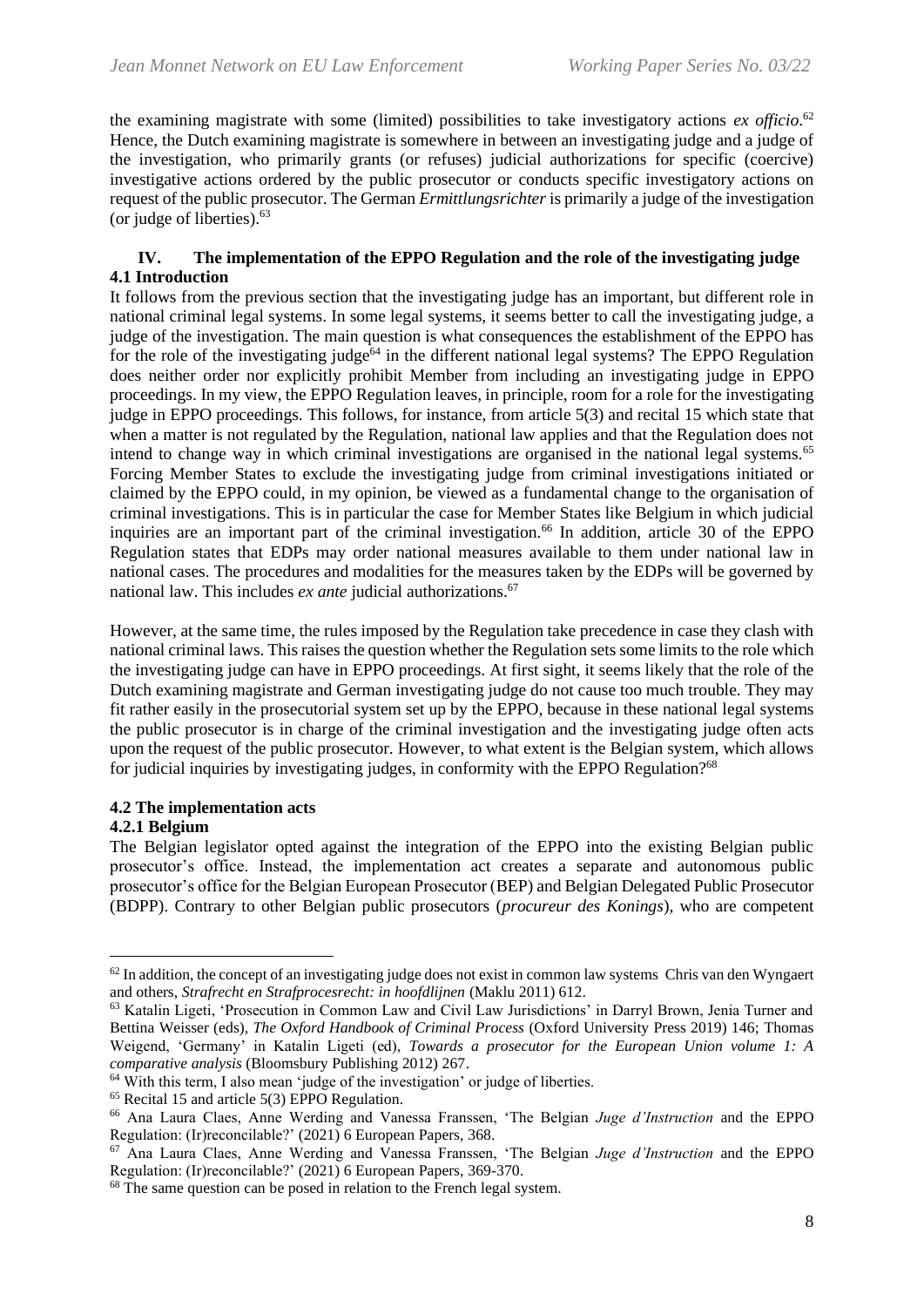within their own judicial district,<sup>69</sup> the Belgian EP and DPP are competent to investigate and prosecute crimes harming the financial interests of the EU that are committed anywhere in Belgium.<sup>70</sup> They have the same powers as other national public prosecutors and, in principle, need to comply with the same conditions for the exercise of certain investigatory actions, including the need for an *ex ante* judicial authorization from the investigating judge.<sup>71</sup> In addition, the judicial inquiry has been preserved, but needs to be conducted by a specialized investigating judge with relevant experience with regard to the criminal offenses that fall within EPPO's competence. These investigating judges do not exclusively deal with EPPO cases, but they need to prioritize them over national cases.<sup>72</sup>

The decision to maintain the judicial inquiry in EPPO cases raises a lot of questions, especially in light of the fact that other Member States, such as France decided to exclude the judicial inquiry in EPPO cases.<sup>73</sup> For example, the EPPO Regulation allows the Permanent Chamber to reallocate a case during the criminal investigation.<sup>74</sup> In principle, this would mean that the Permanent Chamber can also remove a case from an investigating judge conducting a judicial inquiry. However, is it possible to remove a case from a judge, who is independent and not obliged to comply with orders from public prosecutors, when the judge does not agree with the removal? $75$ 

#### **4.2.2 The Netherlands**

In the Netherlands, the EPPO Regulation is implemented in a very short EPPO Implementation Act (*EOM Invoeringswet*).<sup>76</sup> The public prosecutors at the National Office for Serious Fraud, Environmental Crime and Asset Confiscation (NOSFECAC) act as delegated public prosecutors.<sup>77</sup> The have the same competences as Dutch public prosecutors have in national criminal proceedings.<sup>78</sup> In addition, the EPPO Implementation Act does not clearly elaborate on the position of the examining magistrate in EPPO proceedings. The silence on this matter may suggest that the Dutch legislator is of the opinion that the powers and tasks of the examining magistrate, as described in section 3, fit with the prosecutorial system set up by the EPPO Regulation. Hence, the general assumption seems to be that the supervisory tasks and powers of the examining magistrate will not clash with the proper functioning of the EPPO.<sup>79</sup>

<sup>69</sup> Art. 137 jo 150 Gerechtelijk Wetboek (Judicial Code). However, the Belgian Federal public prosecutor (*Federale procureur*) is competent on the entire Belgian territory. He or she is, for instance, responsible for the prosecution of cases with an international dimension. Arts 143 jo 144ter Judicial Code.

 $70$  Art. 3 Wet houdende diverse bepalingen inzake justitie (17 februari 2021), Belgisch Staatsblad n. 55, ed. 2 (24 februari 2021) (Act of 17 February 2021 holding several provisions in criminal justice matters, hereafter Belgian EPPO Act); Art. 156(1) Judicial Code.

<sup>71</sup> Art. 47quaterdecies Wetboek van strafvordering (Belgian Code of Criminal Procedure, BCCP); Art. 156(2) Judicial Code.

<sup>72</sup> Art. 79 Judicial Code.

<sup>73</sup> Law No. 2020-1672 of December 24, 2020 relating to the European Public Prosecutor's Office, environmental justice and specialized criminal justice (*Loi n. 2020-1672 du 24 décembre 2020 relative au Parquet européen, à la justice environmentale et à la justice pénale spécialisée*), Journal officiel de la République française 26 December 2020.

<sup>74</sup> Art. 26(5) EPPO Regulation.

 $<sup>75</sup>$  This and other questions raised by the decision to maintain the Belgian judicial inquiry are being discussed in</sup> the legal literature. Ana Laura Claes, Anne Werding and Vanessa Franssen, 'The Belgian *Juge d'Instruction* and the EPPO Regulation: (Ir)reconcilable?' (2021) 6 European Papers.

<sup>76</sup> Wet van 17 maart 2021 tot aanpassing van enkele wetten ter uitvoering van de Verordening (EU) 2017/1939 van de Raad van 12 oktober 2017 betreffende nauwere samenwerking bij de instelling van het Europees Openbaar Ministerie («EOM») (*PbEU* 2017, L 283) (Invoeringswet EOM, EPPO Implementation Act), *Stb.* 2021, 155.

<sup>77</sup> Art. 144c Wet op de Rechterlijke Organisatie (Judiciary (Organization) Act). Competent courts to hear cases in first instance are the District Court of Amsterdam, District Court Oost-Brabant, District Court Overijssel, District Court Rotterdam. These are the courts which are competent in cases brought by NOSFECAC. See article 2(3) DCCP.

<sup>78</sup> Art. 144a Judiciary (Organization) Act.

<sup>79</sup> The parliamentary documentation states that all safeguards and procedures in the Code of Criminal Procedure are applicable in EPPO proceedings in the Netherlands. This seems to include (at least) *ex ante* judicial authorizations. *Kamerstukken II* 2019/20, 35 429, nr. 6.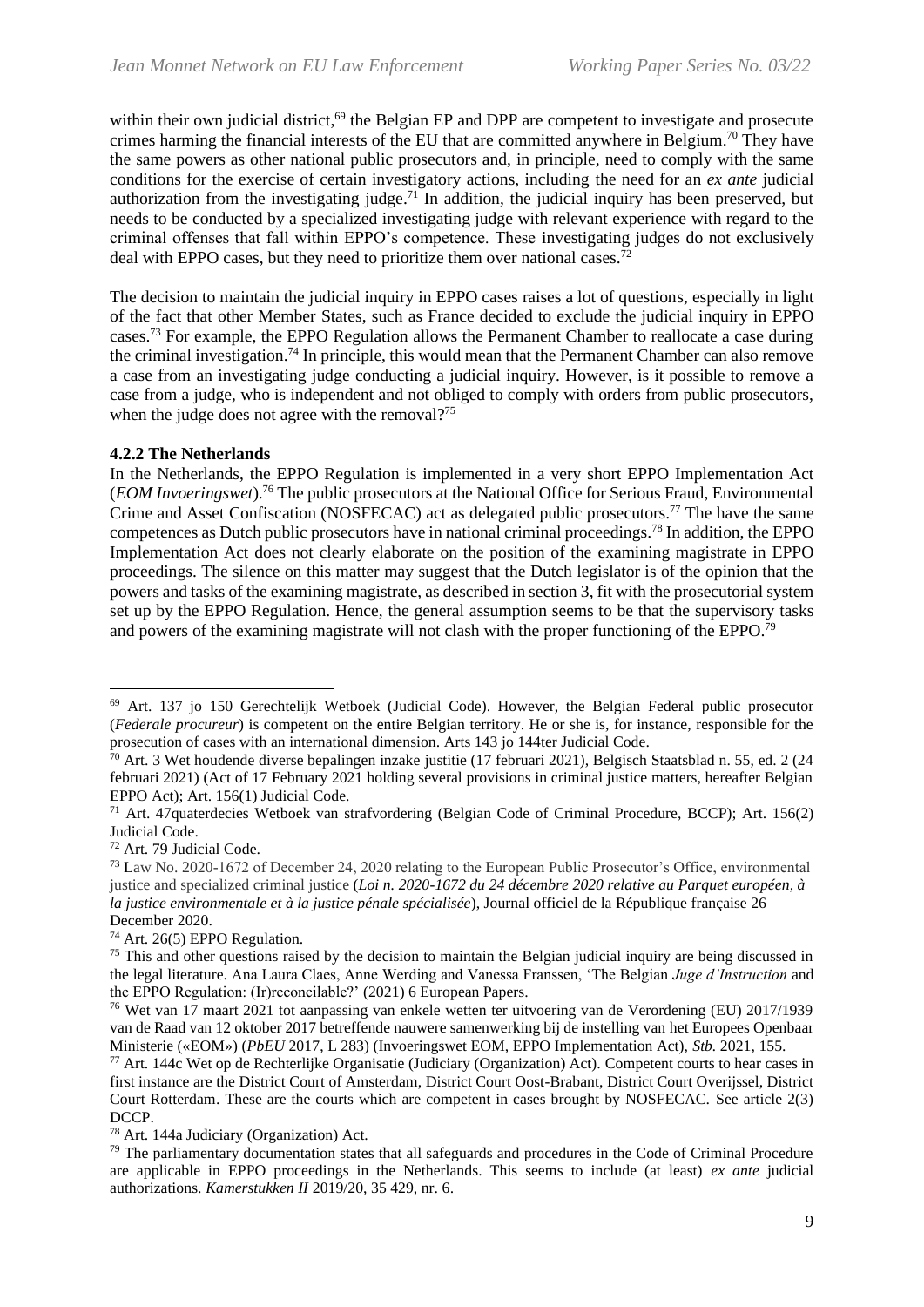With regard to the supervision of the legality of the criminal investigation this seems to be true. As mentioned before, article 5(3) of the EPPO Regulation states that national law applies when a matter is not regulated by the Regulation. In addition, article 30 of the EPPO Regulation states that EDPs may *order or request* certain investigatory measures. The procedures and the modalities for taking these measures will be governed by the applicable national law. These provisions do not seem to clash with national laws, like the Dutch one, which state that certain investigative measures can only be conducted by an investigating judge (on request of the public prosecutor) or require an *ex ante* judicial authorization from the investigating judge. In case of EPPO proceedings, the Dutch delegated prosecutor will (simply) have to *request* the examining magistrate to conduct the investigative measure or to provide an authorization.<sup>80</sup>

However, the supervisory tasks of the examining judge with regard to the efficiency, balance and completeness of the criminal investigation could raise questions. As explained in section 2, the Permanent Chambers monitor and direct the investigations and prosecutions conducted by the EDPs in the Member States. Article 10(5) of the EPPO Regulation states that the Permanent Chamber may give instructions to the handling EDP in specific cases, 'where it is necessary for the efficient handling of the investigation or prosecution, in the interest of justice, or to ensure the coherent functioning of the EPPO'. Hence, the tasks of the Permanent Chamber and the examining magistrate may overlap in specific cases.<sup>81</sup>

#### **4.2.3 Germany**

In Germany, suspicions of economic and financial crimes are mainly investigated on the basis of the general and traditional rules of criminal procedure. In other words, the German law does not provide a special regime for the investigation of these specific types of crimes. $82$  The same goes for the criminal offenses which affect the financial interests of the Union and fall within the competence of the EPPO. According to the *Europäische-Staatsanwaltschaft-Gesetz* (European Public Prosecutor's Office Act, abbreviated as EPPO Act), which implements the EPPO Regulation, the general rules in the German Code of Criminal Procedure (GCCP) are primarily applicable.<sup>83</sup> These rules also define and limit the investigatory powers of the (currently) eleven public prosecutors situated in Munich, Cologne, Hamburg, Frankfurt and Berlin who act as delegated public prosecutors.<sup>84</sup> With regard to the role of the German investigating judge, it follows from section 3 that the *Ermittlungrichter* in principle only acts on the request of the public prosecutor. Hence, at first sight, the task and competences of this judge do not seem to cause a lot of problems in EPPO cases.<sup>85</sup>

#### **4.2.4 Additional questions and challenges**

<sup>80</sup> See also Michiel Luchtman, 'Het Europees Openbaar Ministerie in Nederland. Over zijn ondeelbaarheid en de verhouding tot de Nederlandse strafrechter' (2021) 63 DD 809.

<sup>81</sup> Michiel Luchtman, 'Het Europees Openbaar Ministerie in Nederland. Over zijn ondeelbaarheid en de verhouding tot de Nederlandse strafrechter' (2021) 63 DD 810-811.

<sup>82</sup> Martin Böse, 'The Investigation and Prosecution of Economic and Financial Crimes – Role and Function of Administrative Authorities in Germany' in Alessandro Bernardi and Daniele Negri (eds), *Investigating European Fraud in the EU Member States* (Hart 2019) 85.

<sup>83</sup> Gesetz zur Ausführung der EU-Verordnung zur Errichtung der Europäischen Staatsanwaltschaft, BGBl. I S. 1648 (hereafter EPPO Act). Article 2 of the EPPO Act states that in EPPO proceedings the German rules of criminal procedure, such as the GCCP and Courts Constitution Act (*Gerichtsverfassungsgesetz,* abbreviated as CCA) apply, unless the EPPO Regulation or the other provisions in the EPPO Act state otherwise. Hence, the German rules of criminal procedures have 'subsidiary application'. See also art. 1(3) EPPO Act; BT Drucksache 19/17963, 16.

<sup>&</sup>lt;sup>84</sup> According to article 142b CCA these public prosecutors have a double hat. In addition, in cases before the Federal Court of Justice, the investigation and prosecution will be conducted by a federal prosecutor acting as a European Delegated Prosecutor. Bundesministerium der Justiz, 'Europäische Staatsanwaltschaft: Neues Kapitel im Kampf gegen Finanzbetrug und Korruption in der EU beginnt' [https://www.bmj.de/SharedDocs/Artikel/DE/2021/0528\\_Europaeische\\_Staatsanwaltschaft.html.](https://www.bmj.de/SharedDocs/Artikel/DE/2021/0528_Europaeische_Staatsanwaltschaft.html)

<sup>&</sup>lt;sup>85</sup> A question which could arise concerns the intermediate procedure in Germany in which the court decides whether a case should be discussed at trial. Is this intermediate procedure affected by the rules on the closing of an EPPO investigation in the EPPO Regulation?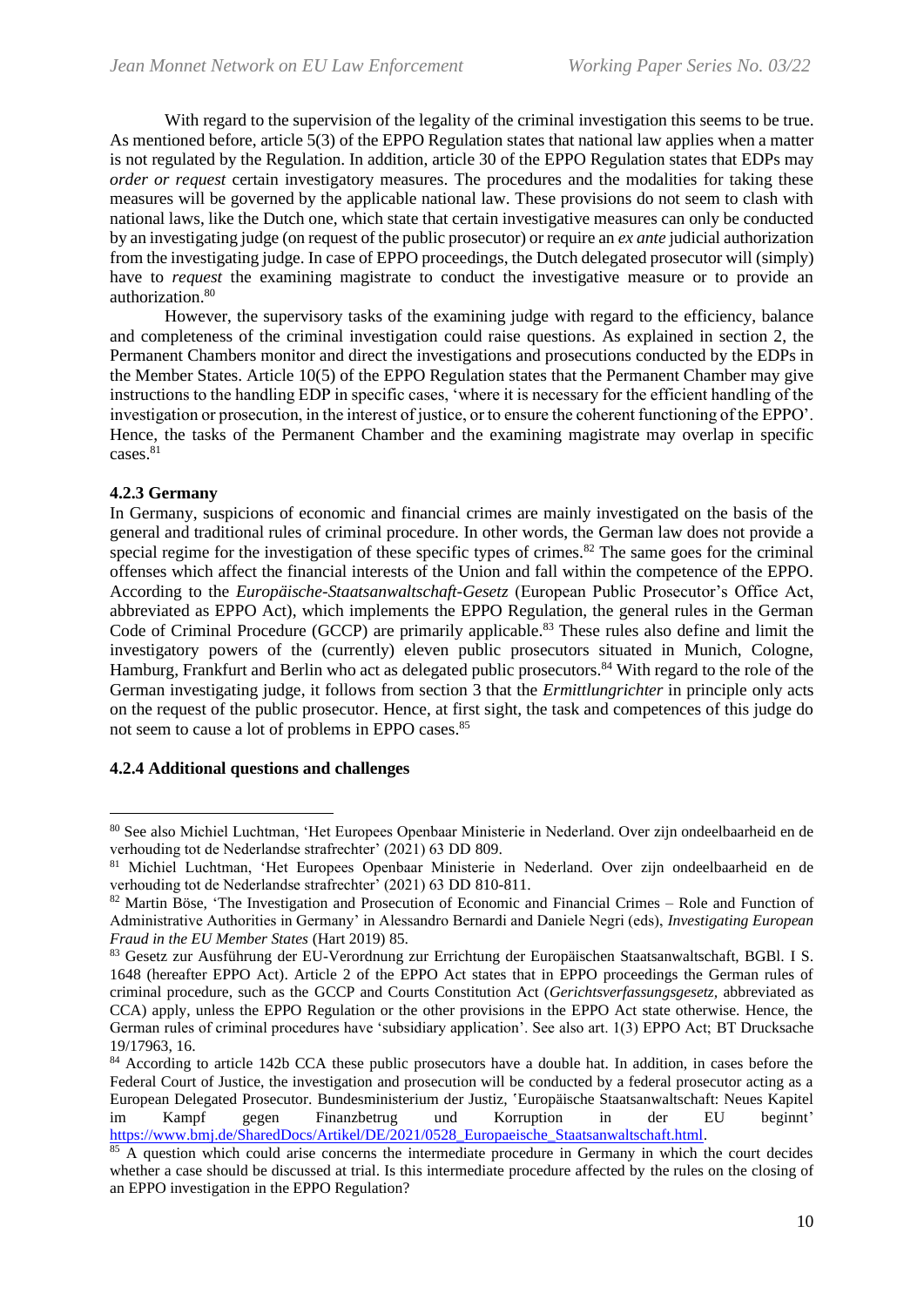Other potential challenges and questions arise from the role of the investigating judge in cross-border cooperation, which is regulated in article 31 of the EPPO Regulation. Article 31(3) provides priority rules concerning judicial authorizations. This provision states that when a judicial authorization for an investigatory measure is required according to the law of the Member State of the handling EDP and the law of the Member State of the assisting EDP, only the latter EDP needs to request a judicial authorization from the national judge. In case the national law of the assisting EDP does not require a judicial authorization, but the law of the Member State of the handling EDP does, the handling EDP will request the judicial authorization.

Now, let's say that the handling EDP in a specific case requires the assistance of the German authorities in his or her investigation. As explained in section 3, the German Code of Criminal Procedure subjects investigative measures which violate constitutional rights, such as the physical examination of witnesses to a court order. In case the German *Ermittlungsrichter* is requested by the German assisting EDP to order the investigative measure, the *Ermittlungsrichter* should in principle conduct a full review of the measure, including its admissibility and necessity. To be able to conduct this assessment the German *Ermittlungsrichter* will probably need access to the case file. However, the national law of the handling EDP could prevent the EDP from sharing information in the case file (at certain stages of the proceedings). In addition, the German *Ermittlungsrichter* may have to make the assessment on the basis of a foreign case file that is not translated.<sup>86</sup> The question arises whether these potential consequences of the priority rule in article 31(3) of the EPPO Regulation clash with the constitutional structural principles of the EPPO, such as its operation as a single Office?

The constitutional structural principle of 'a single Office' is the result of a compromise. The 2013 Commission Proposal hinted at the establishment of a single legal area.<sup>87</sup> However, the idea of a single legal area opened the door to a strong supranationalisation of cross-border cooperation and was, therefore, perceived as a threat by the Member States.<sup>88</sup> The idea of a single legal area was replaced with the EPPO as a single Office. According to the (at the time) Italian Presidency of the Council this constitutional structural principle refers to the "general idea" that the EPPO "will function over the borders of participating Member States without having recourse to traditional forms of mutual assistance or mutual recognition."<sup>89</sup> Hence the question arises whether the obstacles which investigating judges in the assisting Member States may encounter when deciding on a judicial authorization or court order clash with the idea of the EPPO as a single Office, which should allow for cooperation, which is even better and faster than judicial cooperation on the basis of mutual recognition.<sup>90</sup>

#### **V. Preliminary observations**

It follows from the above that the role of the investigating judge in national criminal proceedings differs. Some tasks of the national investigating judge, such as conducting judicial inquiries could be in conflict with the EPPO Regulation or at least raise questions in light of the EPPO Regulation. In addition, the rules in article 31(3) of the EPPO Regulation raise questions in light of the constitutional structural principles of the EPPO, which are laid down in Article 8 of the EPPO Regulation. These questions provide a fertile ground for further research.

<sup>86</sup> Hans-Holger Herrnfeld, Dominik Brodowski, Christoph Burchard, *European Public Prosecutor's Office. Article-by-Article Commentary* (Nomos 2021) 286.

<sup>87</sup> Article 25(1) Proposal for a Council Regulation on the establishment of the European Public Prosecutor's Office, COM(2013) 534 final.

<sup>88</sup> Hans-Holger Herrnfeld, Dominik Brodowski, Christoph Burchard, *European Public Prosecutor's Office. Article-by-Article Commentary* (Nomos 2021) 286.

<sup>89</sup> Council document 13509/1/14, 3.10.2014, 3; Hans-Holger Herrnfeld, Dominik Brodowski, Christoph Burchard, *European Public Prosecutor's Office. Article-by-Article Commentary* (Nomos 2021) 286.

<sup>90</sup> Hans-Holger Herrnfeld, Dominik Brodowski, Christoph Burchard, *European Public Prosecutor's Office. Article-by-Article Commentary* (Nomos 2021) 286. Another point that has been raised is that the fact that EDPs can only act in their own Member State clashes with the constitutional structural principles of the EPPO. In addition, how does the Belgian judicial inquiry fit in the system of article 31(3) EPPO Regulation? BT Drucksache 19/17963, p. 28.